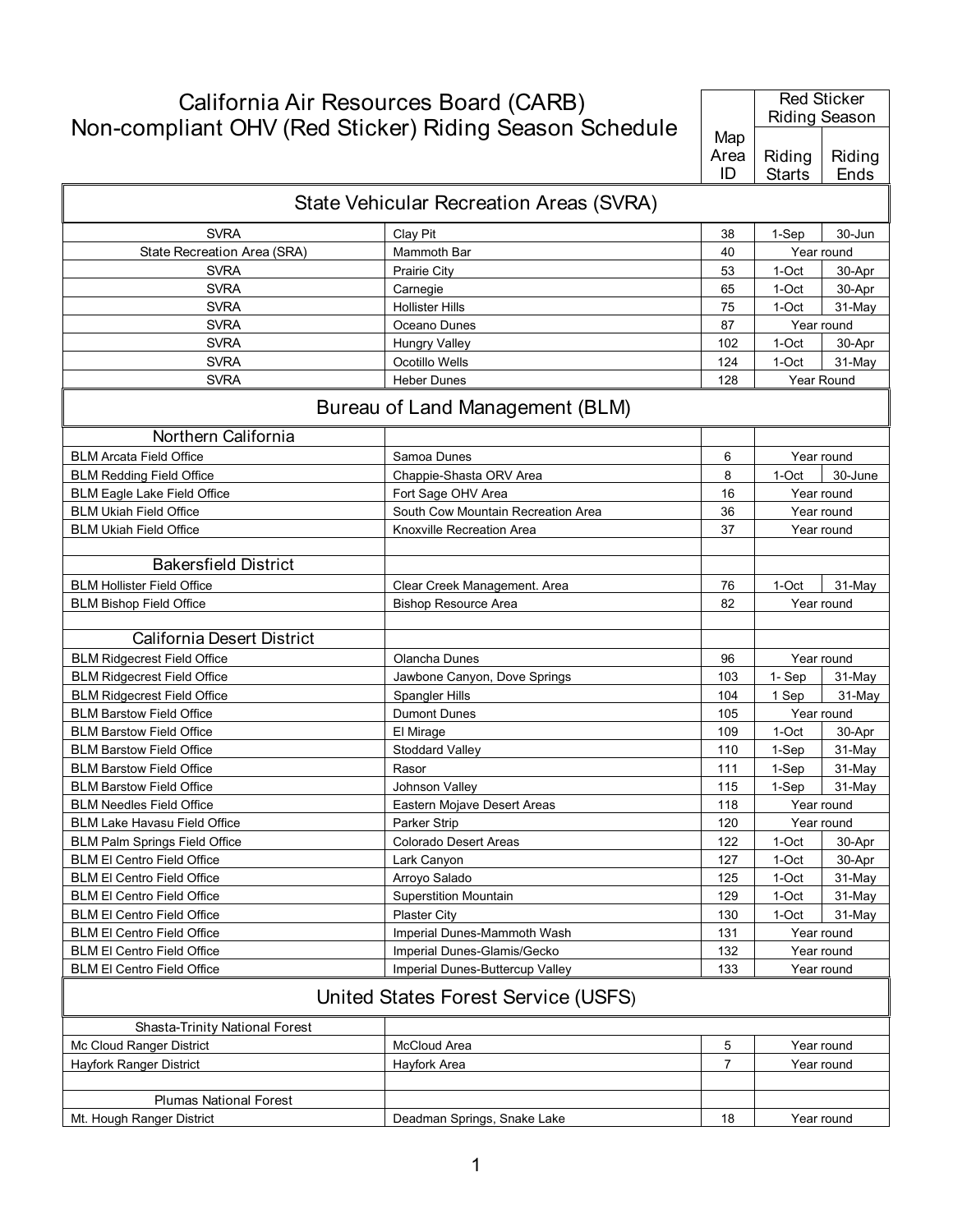| Mt. Hough Ranger District         | Big Creek, Four Trees, French Creek | 20 | Year round |
|-----------------------------------|-------------------------------------|----|------------|
| Feather River Ranger District     | Cleghorn Bar, Poker Flat            | 22 | Year round |
| <b>Beckworth Ranger District</b>  | Gold Lake                           | 25 | Year round |
| <b>Beckworth Ranger District</b>  | Dixie Mountain                      | 27 | Year round |
|                                   |                                     |    |            |
| Mendocino National Forest         |                                     |    |            |
| Upper Lake Ranger District        | Lake Pillsbury                      | 33 | Year round |
| Upper Lake Ranger District        | <b>Elk Mountain Area</b>            | 34 | Year round |
| <b>Grindstone Ranger District</b> | Davis Flat                          | 35 | Year round |
|                                   |                                     |    |            |
| <b>Tahoe National Forest</b>      |                                     |    |            |
| Downieville Ranger District       | Downieville Area                    | 23 | Year round |
| Foresthill Ranger District        | Foresthill OHV Area                 | 49 | Year round |
| <b>Foresthill Ranger District</b> | China Wall                          | 50 | Year round |
| Nevada City Ranger District       | Nevada City District Areas          | 41 | Year round |
| Nevada City Ranger District       | Fordyce                             | 42 | Year round |
| Sierraville Ranger District       | Sierraville Area                    | 30 | Year round |
| <b>Truckee Ranger District</b>    | <b>Truckee District Area</b>        | 43 | Year round |
| <b>Truckee Ranger District</b>    | Prosser Hills Area                  | 44 | Year round |
|                                   |                                     |    |            |
| Lake Tahoe Basin Management Unit  | Kings Beach                         | 47 | Year round |
|                                   |                                     |    |            |
| <b>Eldorado National Forest</b>   |                                     |    |            |
| Georgetown Ranger District        | Mace Mill, Rock Creek               | 51 | Year round |
| Pacific Ranger District           | <b>Barrett Lake</b>                 | 52 | Year round |

| Stanislaus National Forest            |                                |    |         |            |  |
|---------------------------------------|--------------------------------|----|---------|------------|--|
| Calaveras Ranger District             | Corral Hollow, Spicer          | 58 |         | Year round |  |
| Summit Ranger District                | Niagara Ridge Area             | 60 |         | Year round |  |
| Mi-Wuk Ranger District                | Crandall Peek, Deer Creek Area | 62 | 1-Oct   | 31-May     |  |
| Mi-Wuk Ranger District                | <b>Hunter Creek</b>            | 63 | 1-Oct   | 31-May     |  |
| Mi-Wuk Ranger District                | <b>Hull/Trout Creek</b>        | 64 | 1-Oct   | 31-May     |  |
| <b>Groveland Ranger District</b>      | Date Flat, Moore Creek Area    | 69 | 1-Oct   | 31-May     |  |
|                                       |                                |    |         |            |  |
| Sierra National Forest                |                                |    |         |            |  |
| Mariposa/Minarets Ranger District     | <b>Hites Cove</b>              | 70 | 1-Oct   | 31-May     |  |
| Mariposa/Minarets Ranger District     | Miami Motorcycle Trails        | 71 | 1-Oct   | 31-May     |  |
| Kings River-Pineridge Ranger District | Huntington Lake                | 77 | 1-Oct   | 31-May     |  |
| Kings River-Pineridge Ranger District | Eastwood                       | 78 | 1-Oct   | 31-May     |  |
| Kings River-Pineridge Ranger District | Shaver Lake Area               | 79 | $1-Oct$ | 31-May     |  |
| Kings River-Pineridge Ranger District | Kings River, Pineridge         | 81 | $1-Oct$ | 31-May     |  |
| Hume Lake Ranger District             | Quail Flat                     | 83 | $1-Oct$ | 31-May     |  |
|                                       |                                |    |         |            |  |
| Sequoia National Forest               |                                |    |         |            |  |
| Greenhorn Ranger District             | Frog Meadow Area               | 90 | 1-Oct   | 31-May     |  |
| <b>Tule River Ranger District</b>     | <b>Tule River Area</b>         | 93 | 1-Oct   | 31-May     |  |
| <b>Cannell Ranger District</b>        | Kennedy Meadows                | 95 |         | Year round |  |
|                                       |                                |    |         |            |  |
| <b>Inyo National Forest</b>           |                                |    |         |            |  |
| White Mountain Ranger District        | Poleta                         | 97 |         | Year round |  |

| Los Padres National Forest    |                         |     |       |            |
|-------------------------------|-------------------------|-----|-------|------------|
| Santa Lucia Ranger District   | <b>Black Mountain</b>   | 88  |       | Year round |
| Mt. Pinos Ranger District     | <b>Ballinger Canyon</b> | 98  | I-Oct | 30-Apr     |
| Mt. Pinos Ranger District     | Alamo Mountain          | 99  | -Oct  | 30-Apr     |
| Santa Barbara Ranger District | Santa Barbara           | 100 | -Oct  | 30-Apr     |
| Ojai Ranger District          | Ortega Trail            | 101 | -Oct  | 30-Apr     |